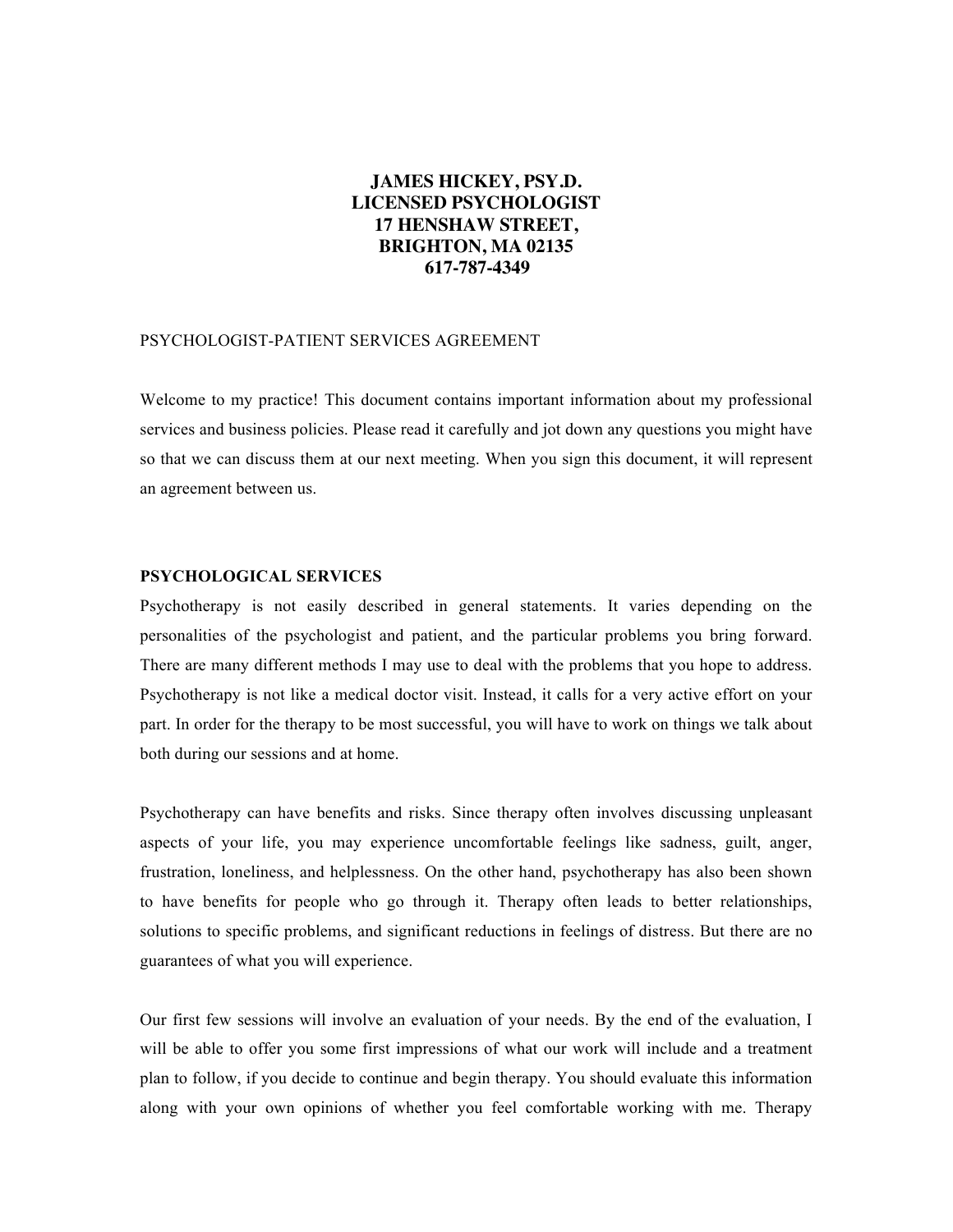involves a large commitment of time, money, and energy, so you should be very careful about the therapist you select. If you have questions about my approach, we should discuss them whenever they arise. If your doubts persist, I will be happy to help you set up a meeting with another mental health professional for a second opinion.

## **MEETINGS**

I normally conduct an initial evaluation that will last from 2 to 4 sessions. During this time, we can both decide if I am the best person to provide the services you need in order to meet your treatment goals. If psychotherapy is begun, I will usually schedule one 50-minute session (one appointment hour of 50 minutes duration) per week at a time we agree on, although sessions may be more or less frequent. Once an appointment hour is scheduled, you will be expected to attend it unless you provide 24 hours advance notice of cancellation. If you cancel or do not show up there is a \$35 fee for missing the appointment. Please note that insurance companies do not cover missed appointments. I will waive this fee if we both agree that you were unable to attend due to uncontrollable and/or unforeseen circumstances. I will also waive it if I am able to fill the hour with another patient or if I am able to reschedule you at another time during that same week.

# **PROFESSIONAL FEES**

My hourly fee is \$170 for the initial evaluation session and \$130 for individual psychotherapy sessions. In addition to weekly appointments, I charge this amount (\$130) for other professional services you may need, though I will break down the hourly cost if I work for periods of less than one hour. Other services include report writing, telephone conversations lasting longer than 15 minutes, attendance at meetings with other professionals you have authorized, preparation of records or treatment summaries, and the time spent performing any other service you may request of me. If you become involved in legal proceedings that require my participation, you will be expected to pay for my professional time even if I am called to testify by another party. Because of the difficulty of legal involvement, I charge \$130 per hour for preparation and attendance at any legal proceeding.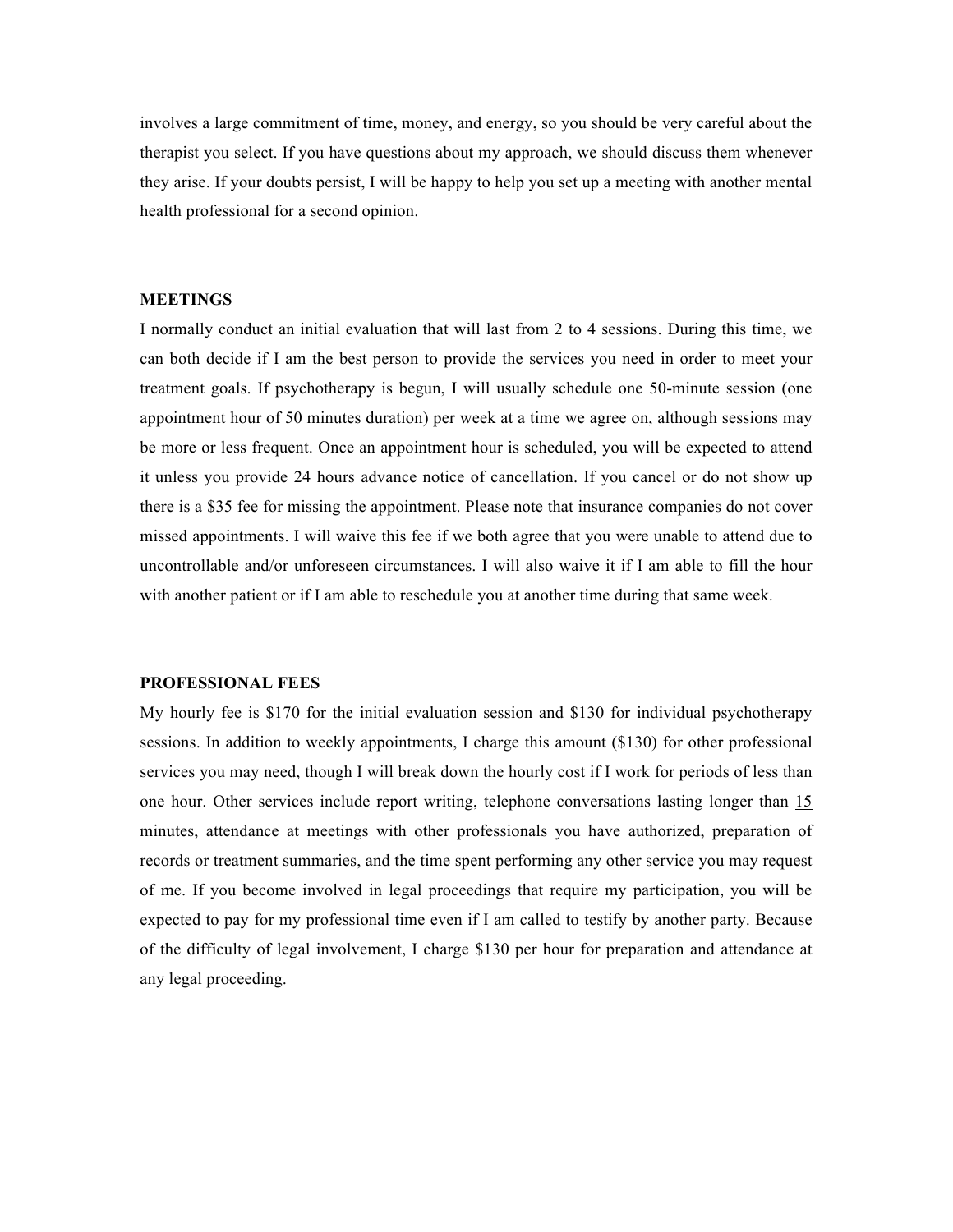#### **BILLING AND PAYMENTS**

You will be expected to pay for each session at the time it is held, unless we agree otherwise or unless you have insurance coverage that requires another arrangement. Payment schedules for other professional services will be agreed to when they are requested. In circumstances of unusual financial hardship, I may be willing to negotiate a fee adjustment or payment installment plan.

If your account has not been paid for more than 60 days and arrangements for payment have not been agreed upon, I have the option of using legal means to secure the payment. This may involve hiring a collection agency or going through small claims court. If such legal action is necessary, its costs will be included in the claim. In most collection situations, the only information I release regarding a patient's treatment is his/her name, the nature of services provided, and the amount due.

## **INSURANCE REIMBURSEMENT**

In order for us to set realistic treatment goals and priorities, it is important to evaluate what resources you have available to pay for your treatment. If you have a health insurance policy, it will usually provide some coverage for mental health treatment. I will fill out forms and provide you with whatever assistance I can in helping you receive the benefits to which you are entitled; however, you (not your insurance company) are responsible for full payment of my fees. It is very important that you find out exactly what mental health services your insurance policy covers.

You should carefully read the section in your insurance coverage booklet that describes mental health services. If you have questions about the coverage, call your plan administrator. Of course I will provide you with whatever information I can based on my experience and will be happy to help you in understanding the information you receive from your insurance company. If it is necessary to clear confusion, I will be willing to call the company on your behalf.

Due to the rising costs of health care, insurance benefits have increasingly become more complex. It is sometimes difficult to determine exactly how much mental health coverage is available. "Managed Health Care" plans such as HMOs and PPOs often require authorization before they provide reimbursement for mental health services. These plans are often limited to short-term treatment approaches designed to work out specific problems that interfere with a person's usual level of functioning. It may be necessary to seek approval for more therapy after a certain number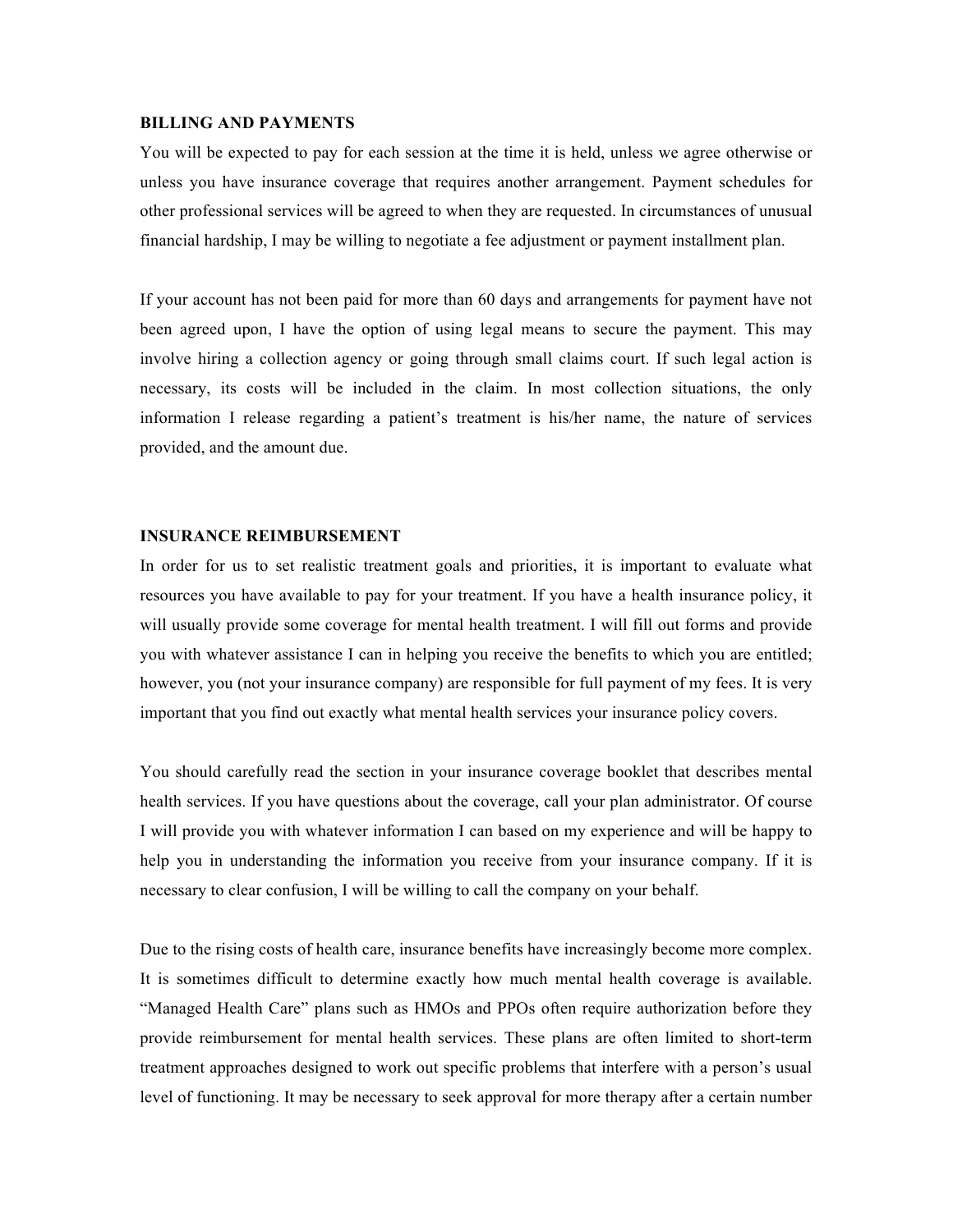of sessions. While a lot can be accomplished in short-term therapy, some patients feel that they need more services after insurance benefits end. Some managed-care plans will not allow me to provide services to you once your benefits end. If this is the case, I will do my best to find another provider who will help you continue your psychotherapy.

You should also be aware that most insurance companies require you to authorize me to provide them with a clinical diagnosis. Sometimes I have to provide additional clinical information such as treatment plans or summaries, or copies of the entire record (in rare cases). This information will become part of the insurance company files and will probably be stored in a computer. Though all insurance companies claim to keep such information confidential, I have no control over what they do with it once it is in their hands. In some cases, they may share the information with a national medical information databank. I will provide you with a copy of any report I submit, if you request it.

Once we have all of the information about your insurance coverage, we will discuss what we can expect to accomplish with the benefits that are available and what will happen if they run out before you feel ready to end our sessions. It is important to remember that you always have the right to pay for my services yourself to avoid the problems described above, unless prohibited by contract.

## **CONTACTING ME**

I am often not immediately available by telephone. While I am usually in my office between 9 AM and 8:30 PM, I probably will not answer the phone when I am with a patient. When I am unavailable, my telephone is answered by voice mail that I monitor frequently. I will make every effort to return your call on the same day you make it, with the exception of weekends and holidays. If you are difficult to reach, please inform me of some times when you will be available. If your call is urgent you can try my cell phone: 617-827-1935. If you are unable to reach me and feel that you can't wait for me to return your call, contact your family physician or the nearest emergency room and ask for the psychologist or psychiatrist on call. If I will be unavailable for an extended time, I will provide you with the name of a colleague to contact, if necessary.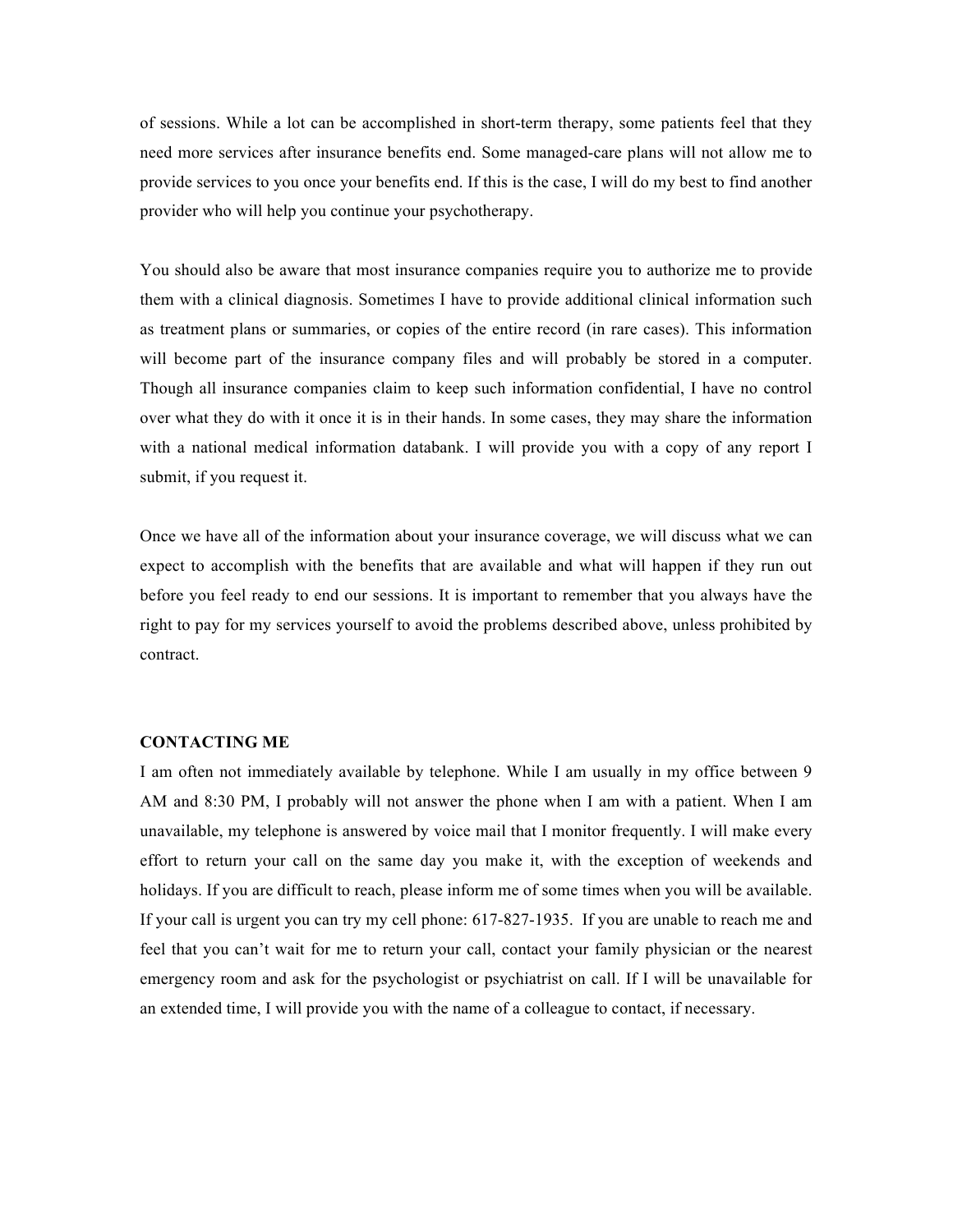## **MINORS**

If you are under eighteen years of age, please be aware that the law may provide your parents the right to examine your treatment records. It is my policy to request an agreement from parents that they agree to give up access to your records. If they agree, I will provide them only with general information about our work together, unless I feel there is a high risk that you will seriously harm yourself or someone else. In this case, I will notify them of my concern. I will also provide them with a summary of your treatment when it is complete. Before giving them any information, I will discuss the matter with you, if possible, and do my best to handle any objections you may have with what I am prepared to discuss. At the end of your treatment, I will prepare a summary of our work together for your parents, and we will discuss it before I send it to them.

# **CONFIDENTIALITY**

In general, law protects the privacy of all communications between a patient and a psychologist, and I can only release information about our work to others with your written permission. But there are a few exceptions.

In most legal proceedings, you have the right to prevent me from providing any information about your treatment. In some proceedings involving child custody and those in which your emotional condition is an important issue, a judge may order my testimony if he/she determines that the issues demand it.

There are some situations in which I am legally obligated to take action to protect others from harm, even if I have to reveal some information about a patient's treatment. For example, if I believe that a child, elderly person, or disabled person is being abused, I may be required to file a report with the appropriate state agency. I will inform you if this is ever the case.

If I believe that a patient is threatening serious bodily harm to another, I am may be required to take protective actions. These actions may include notifying the potential victim, contacting the police, or seeking hospitalization for the patient. If the patient threatens to harm himself/herself, I may be obligated to seek hospitalization for him/her or to contact family members or others who can help provide protection.